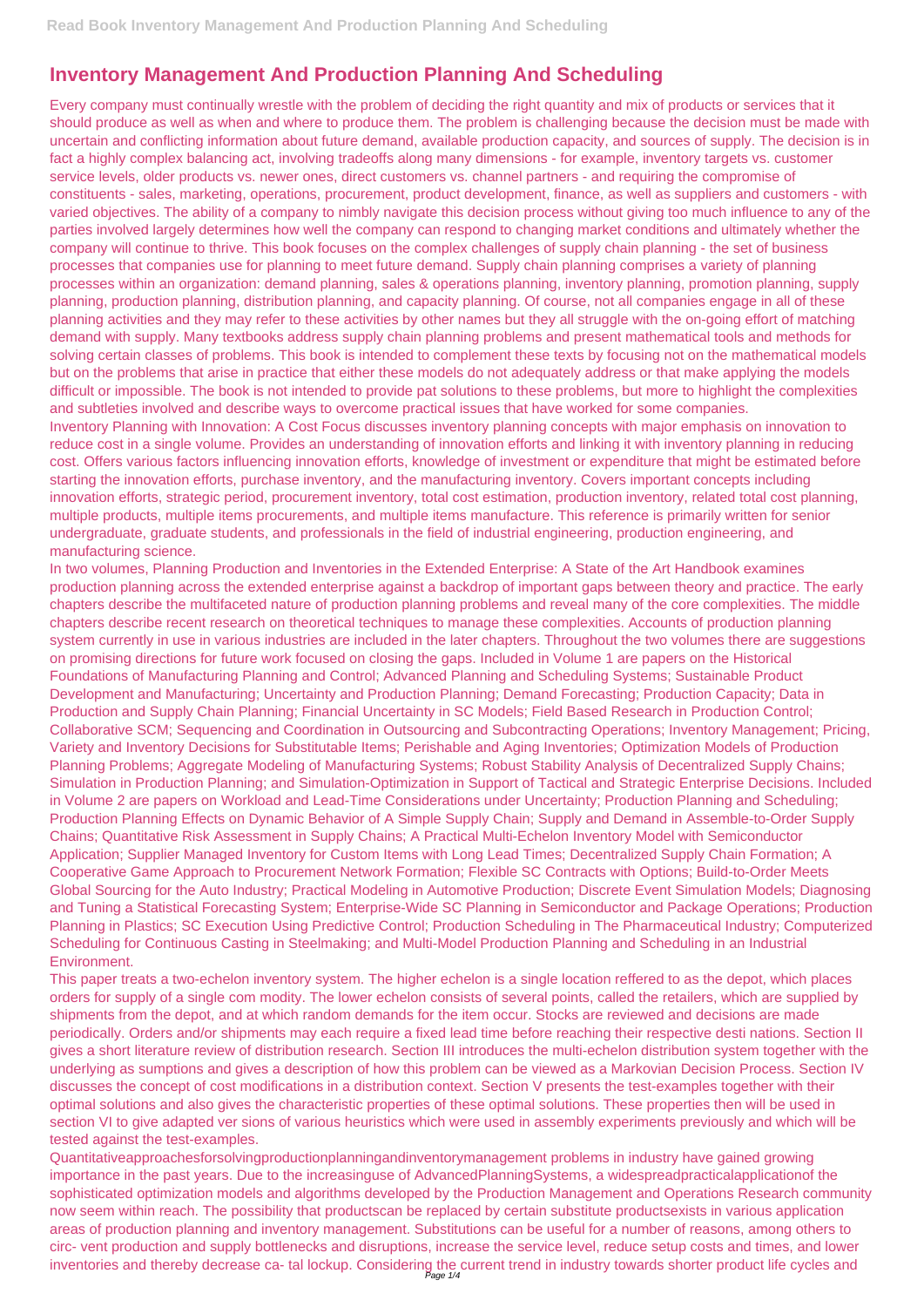greater product variety, the importance of substitutions appears likely to grow. Closely related to substitutions are ?exible bills-ofmaterials and recipes in multi-level production systems. However, so far, the aspect of substitutions has not attracted much attention in academic literature. Existing lot-sizing models matching complex requirements of industrial optimization problems (e.g., constrained capacities, sequence-dependent setups, multiple resources) such as the Capacitated Lot-Sizing Problem with Sequence-Dependent Setups (CLSD) and the General Lot-Sizing and Scheduling Problem for Multiple Production Stages (GLSPMS) do not feature in substitution options.

A collection of stories and essays written by my students at the University of Pécs, Hungary

Manufacturing Planning and Control Systems for Supply Chain Management is both the classic field handbook for manufacturing professionals in virtually any industry and the standard preparatory text for APICS certification courses. This essential reference has been totally revised and updated to give professionals the knowledge they need. This introductory textbook describes the basics of supply chain management, manufacturing planning and control systems, purchasing, and physical distribution. The fourth edition makes additions in kanban, supply chain concepts, system selection, theory of constraints and drum-buffer-rope, and need f

?The book presents different models for the simultaneous optimization problem of capacity investment and work release rule parameterization. The overall costs are minimized either including backorder costs or considering a service level constraint. The available literature is extended with the integration of a distributed customer required lead time in addition to the actual demand distribution. Furthermore, an endogenous production lead time is introduced. Different models for make-to-order production systems with one or multiple serial processing stages are developed. Capacity investment is linked to the processing rates of the machines or to the number of the machines. Results are equations for service level, tardiness, and FGI lead time in such a production system. For special cases with M/M/1 and M/M/s queues explicit solutions of the optimization problems or optimality conditions concerning capacity investment and work release rule parameterization are provided.

An in-depth discussion of the major decisions in production planning, scheduling, and inventory management faced by organizations, both private and public. Strategic and operational issues are covered, as well as the latest systems used to make decisions, including Just-in-Time Manufacturing, KANBAN, Distribution Requirements Planning, and PUSH Control. A series of cases focusing on one organization complement the text's discussion, and several problem sets are also included. An extensive list of references allows the advanced student to pursue topics of interest in more detail. This reference text discusses models and analyzes cases that are useful for material requirements planning (MRP), justin-time (JIT) environments and supply chain environments, as well as traditional production-inventory systems. It covers important concepts, including production-inventory systems, optimal purchase quantity, optimal production quantity, instantaneous procurement, multiple input items, sensitivity analysis, multiproduct manufacturing, determination of optimum cycle time, fractional backlogging, and incorporating input item procurement and flexibility in the production rate. Aimed at senior undergraduate and graduate students, and professionals in the field of industrial engineering, production engineering and manufacturing science, this text: Provides detailed models/analysis pertaining to various cases which are useful for material requirements planning and supply chain environments Elaborates manufacturing rate flexibility, demand variation and production rate variation Discusses the multi-item manufacturing environment and presents models with backorders, as well as fractional backlogging Analyzes flexible production rates, along with upward and downward variations

The inventory management and production planning decisions as components of total business strategy; Economic order quantity systems for managing individual item inventories; Decicion rules and systems for special classes of items; Decicion systems for coordinated control of individual items; Operational decision systems for planning aggregate inventories, production rates and work force sizes.

Master scheduling is an essential planning tool that helps manufacturers synchronize their production cycle with actual market demand. The third edition of this easy-to-follow handbook helps you understand the basic and more advanced concepts of master scheduling, from implementation to capacity planning to final assembly techniques. Packed with handy checklists and examples, Master Scheduling, Third Edition delivers guidelines and techniques for a world-class master schedule.

Presenting an in-depth discussion of the major inventory and production decisions faced by both private and public organizations, this book also covers the latest decision-making systems, such as Just-in-Time Manufacturing, KANBAN, Distribution Production Planning and Control draws on practitioner experiences on the shop floor, covering everything a manufacturing or

industrial engineer needs to know on the topic. It provides basic knowledge on production functions that are essential for the effective use of PP&C techniques and tools. It is written in an approachable style, thus making it ideal for readers with limited knowledge of production planning. Comprehensive coverage includes quality management, lean management, factory planning, and how they relate to PP&C. End of chapter questions help readers ensure they have grasped the most important concepts. With its focus on actionable knowledge and broad coverage of essential reference material, this is the ideal PP&C resource to accompany work, research or study. Uses practical examples from the industry to clearly illustrate the concepts presented Provides a basic overview of statistics to accompany the introduction to forecasting Covers the relevance of PP&C to key emerging themes in manufacturing technology, including the Industrial Internet of Things and Industry 4 In today's extremely competitive manufacturing market, effective production planning and scheduling processes are critical to streamlining production and increasing profits. Success in these areas means increased efficiency, capacity utilization, and reduced time required to complete jobs. From the initial stages of plant location and capacity determination to plant operations and manpower scheduling, Production Planning and Industrial Scheduling, Second Edition presents a cohesive outlook on optimization and planning. The author provides a focus on practical applications and integrates logistics and planning in the areas of production and scheduling. Critical Techniques for Optimizing Operational Productivity Starting with the strategic development of plant locations and capacities, the book lays out a clear process for creating an effective production plan with considerations for existing production facilities. It discusses forecasting and aggregate planning, which can predict demands under scenarios. In addition, the Page 2/4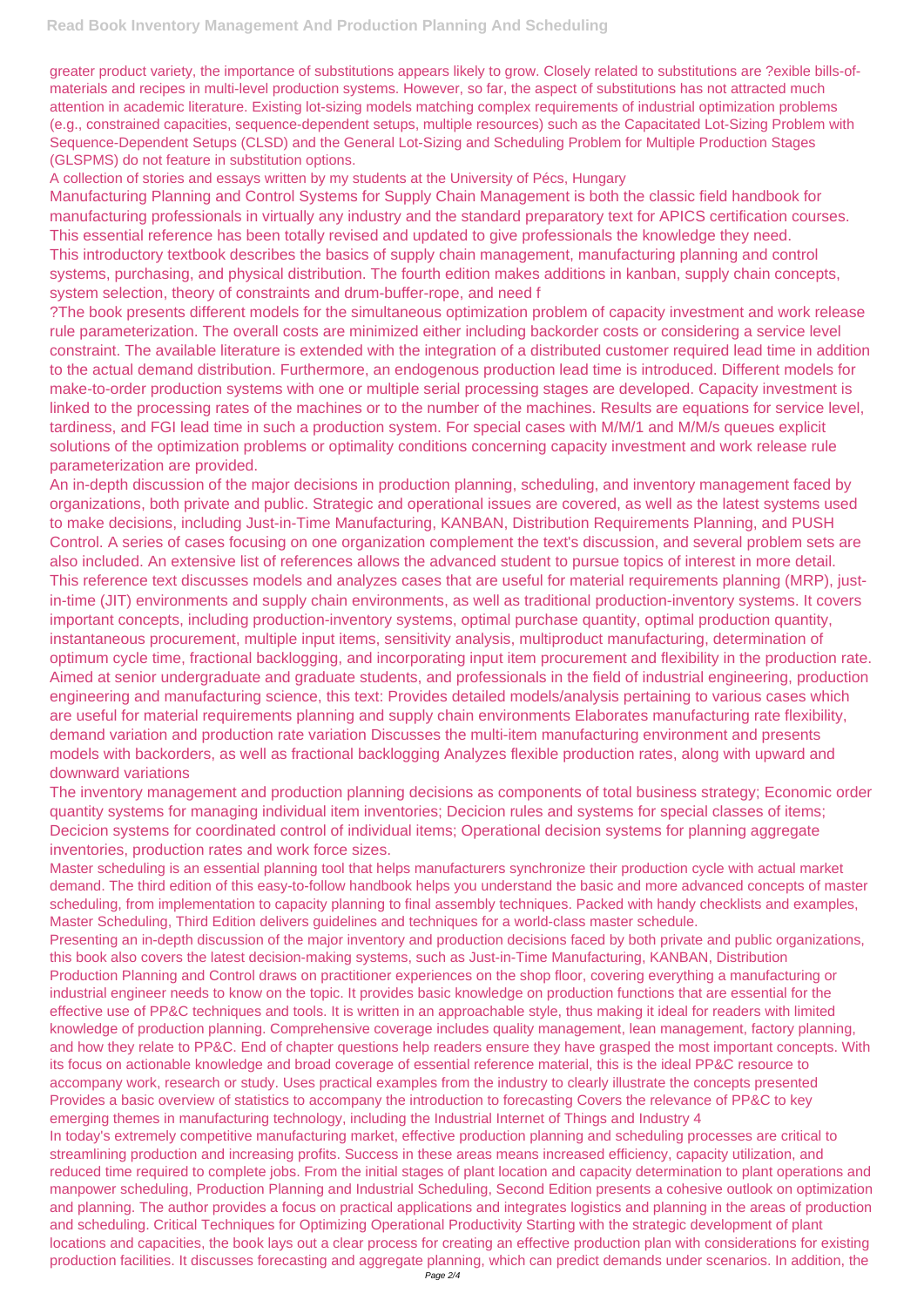book introduces techniques to improve plant efficiencies in various areas, as well as material requirement and inventory and capacity planning. This expanded second edition features new information on safety stock determination, uncertainty in demand, and resource center capacity planning. The problem-specific case studies illustrate the effect of different procedures on the entire system and stress coordination between independent techniques to help achieve optimal efficiency. With the aid of this reference and the proper application of its concepts, industrial managers and engineers can reduce their manufacturing cost, succeed in fulfilling their customers' demands in a timely manner, and attain superior planning and overall control of manufacturing operations. Inventory Management and Production Planning and SchedulingWiley

Discover how to apply engineering thinking and data analytics to business operations This comprehensive textbook shows readers how to develop their engineering thinking and analytics to support making strategic and tactical decisions in managing and control of operations systems and supply chains. The book is created in a modular fashion so that sections and chapters can stand alone and be used within operations courses across the spectrum. Operations Engineering and Management: Concepts, Analytics and Principles for Improvement is based on the author's successful classes in both business and engineering. The book presents concepts and principles of operations management, with a strong emphasis on analytics and a sharp focus on improving operations. You will explore both the engineering approach to operations (e.g., analytics and engineering thinking) and the classic management approach. • Focuses on teaching and developing strong problem-solving analytics skills • Each section is designed to stand alone and can be used in a wide variety of courses • Written by an operations management and engineering expert The practice of supply chain management has become widespread in most industries. It is now included in the curriculum of many business schools in the United States and in many countries around the world. A number of professional associations, such as the American Production and Inventory Control Society and the Supply Chain Management Society, off

The definitive guide to the latest tools & techniques forachieving performance excellence in manufacturing, distribution,and planning Now completely revised and expanded, World ClassProduction and Inventory Management presents the latest informationon the unique tools and techniques needed to manage the planningand production of a manufacturing enterprise. Including acompletely new chapter on Efficient Consumer Response (ECR),updated case studies, and additional information on manufacturingintegration, this comprehensive reference includes: \* Step-by-step implementation techniques in each key area ofproduction and inventory management \* Fresh perspectives on manufacturing integration and multipledemand stream management \* Best-in-class examples from companies such as AbbottLaboratories, Boeing, and Martin Marietta \* Proven guidelines for avoiding the most common problems and forachieving continually higher levels of performance \* Self-assessment questions helpful in measuring the performance ofyour company in each operating area Comprehensive and accessible, World Class Production and InventoryManagement is an invaluable resource for APICS members seeking CPIMcertification, as well as for all those in charge of managing asuccessful manufacturing enterprise.

This book is a guide to modern production planning methods based on new scientific achievements and various practical planning rules of thumb. Several numerical examples illustrate most of the calculation methods, while the text includes a set of programs for calculating production schedules and an example of a cloud-based enterprise resource planning (ERP) system. Despite the relatively large number of books dedicated to this topic, Advanced Planning and Scheduling is the first book of its kind to feature such a wide range of information in a single work, a fact that inspired the author to write this book and publish an English translation. This work consists of two parts, with the first part addressing the design of reference and mathematical models, bottleneck models and multi-criteria models and presenting various sample models. It describes demand-forecasting methods and also includes considerations for aggregating forecasts. Lastly, it provides reference information on methods for data stocking and sorting. The second part of the book analyzes various stock planning models and the rules of safety stock calculation, while also considering the stock traffic dynamics in supply chains. Various batch computation methods are described in detail, while production planning is considered on several levels, including supply planning for customers, master planning, and production scheduling. This book can be used as a reference and manual for current planning methods. It is aimed at production planning department managers, company information system specialists, as well as scientists and PhD students conducting research in production planning. It will also be a valuable resource for students at universities of applied sciences.

Authored by a team of experts, the new edition of this bestseller presents practical techniques for managing inventory and production throughout supply chains. It covers the current context of inventory and production management, replenishment systems for managing individual inventories within a firm, managing inventory in multiple locations and firms, and production management. The book presents sophisticated concepts and solutions with an eye towards today's economy of global demand, cost-saving, and rapid cycles. It explains how to decrease working capital and how to deal with coordinating chains across boundaries.

Master and apply both the technical and behavioral skills you need to succeed in any inventory management role or function! Now, there's an authoritative and comprehensive guide to best-practice inventory management in any organization. Authored by worldclass experts in collaboration with the Council of Supply Chain Management Professionals (CSCMP), this text illuminates planning, organizing, controlling, directing, motivating and coordinating all the activities used to efficiently control product flow. The Definitive Guide to Inventory Management covers long-term strategic decisions; mid-term tactical decisions; and even short-term operational decisions. Topics discussed include: Basic inventory management goals, roles, concepts, purposes, and terminology Key inventory management elements, processes, and interactions Principles/strategies for establishing efficient and effective inventory flows Using technology in inventory planning and management New approaches to inventory reduction: postponement, vendor-managed inventories, cross-docking, and quick response systems Trade-offs between inventory and transportation costs, including carrying costs Requirements and challenges of global inventory management Best practices, metrics, and frameworks for assessing inventory management performance This is a revision of a classic which integrates managerial issues with practical applications, providing a broad foundation for decision-making. It incorporates recent developments in inventory management, including Just-in-Time Management, Materials Requirement Planning, and Total Quality Management. Manufacturing Planning & Control for Supply Chain Management, 6e by Jacobs, Berry, and Whybark (formerly Vollmann, Berry, Whybark, Jacobs) is a comprehensive reference covering both basic and advanced concepts and applications for students and practicing professionals. The text provides an understanding of supply chain planning and control